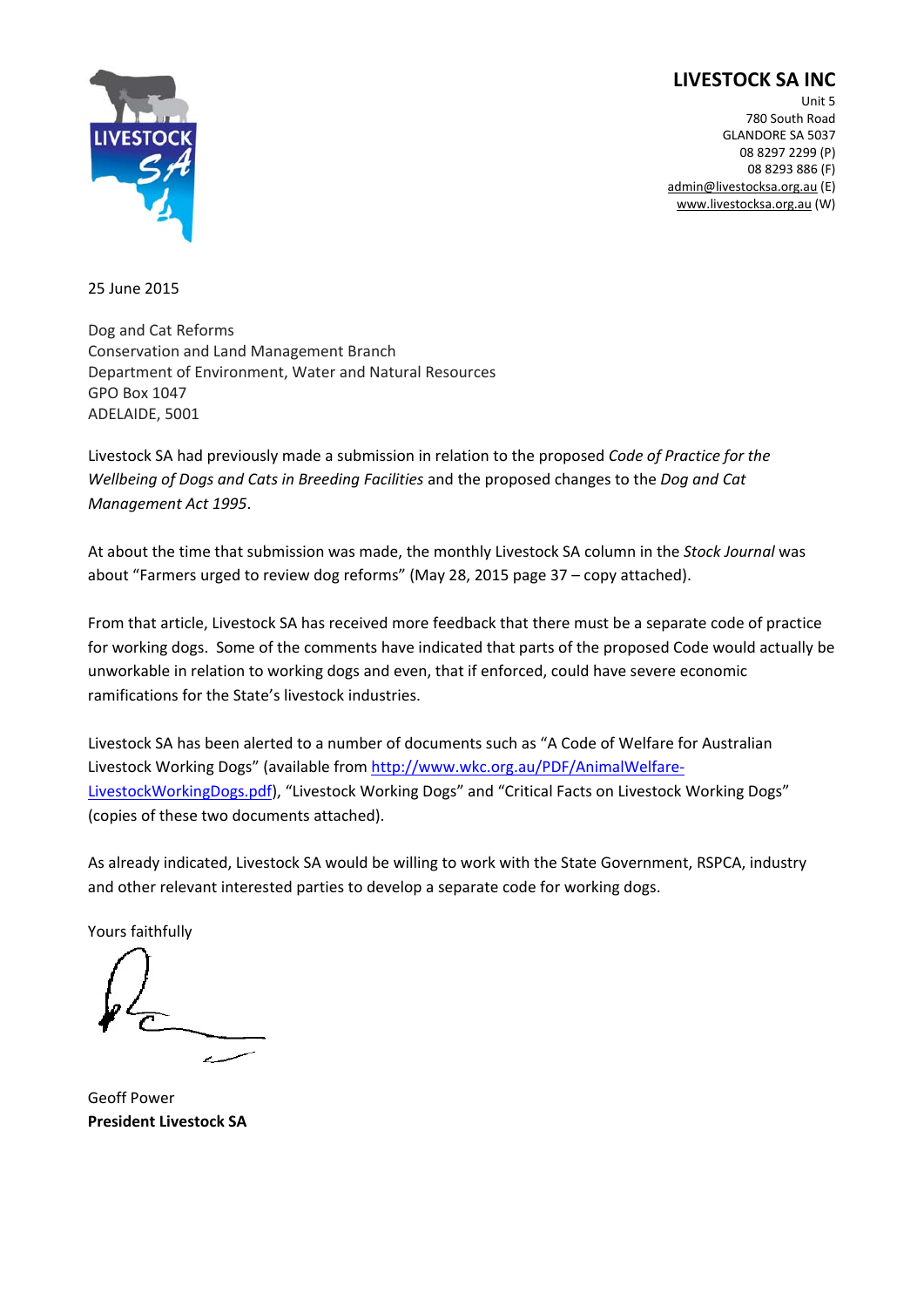# **Livestock Working Dogs (LWD)**

#### **1. Definition:**

A dog usually kept or proposed to be kept and/or worked:

On rural land and/or

 By an owner/breeder or lessee who is a Primary Producer, or a person engaged or employed by a Primary Producer, and

Primarily for the purpose of:

- Herding, droving, protecting, tending or working stock or
- Being trained in herding, droving, protecting, tending or working stock.

Australian livestock producers (farm owners) number approximately 91,000. Each has between 3 and 4 working dogs on average at one time. This figure does not include contractors etc.

#### **2. Who breeds Livestock Working Dogs? Who purchases Livestock Working Dogs?**

(As per the above definition of the dogs)

**Farm owners, managers, overseers or stationhands engaged in enterprises running livestock. Also livestock contractors and livestock trucking companies.** 

**Retirees from farming wishing to have a hobby which keeps them active and brings in a little extra income.** 

# **Only 30% of users of LWDs order them from breeders well prior to time of requirement of the dog.**

- **The breeder is usually first contacted within a week of the pup or dog being required.**
- **Breeders must have a selection of pups and dogs available at all times to remain viable.**
- **Parents of pups and sale dogs starting or started in work must be able to be demonstrated in work on livestock.**
- **Dogs need to look well and be healthy at all times.**

#### **3. Breeding "Facilities":**

 **Majority on farm. No special office** etc. Buyers who have travelled long distances, will usually be seated at the kitchen table whilst Invoices and stud papers (if available) are being processed.

#### **4. Kennels:**

 **Practical, easily maintained and portable. Protection, comfort and adequate space for the dogs.** 

**5. Staff:**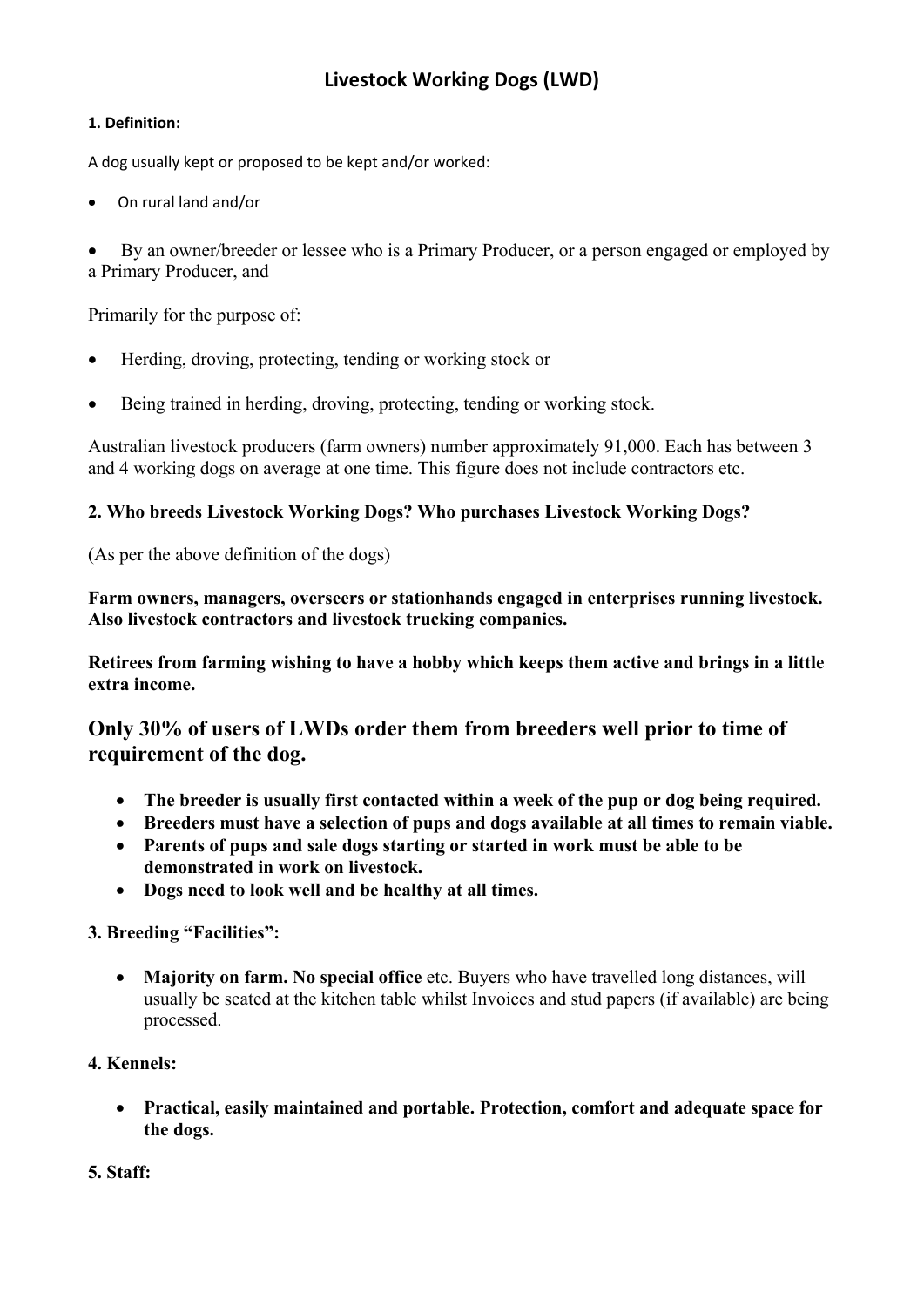**The breeder and their family** and a trusted friend or stockman to care for dogs in the absence of the family.

### **6. Breeds of LWDs:**

Kelpies, Border Collies and crosses of these make up the majority. Coolies, Smithfields and Australian Cattle dogs are also bred.

### **7. Demographic of dogs you could expect to see on a breeder's farm:**

Depending on whether a breeder chooses to breed a general purpose dog and acquires outside replacement dogs and/or services; therefore has fewer numbers or; if the breeder has families of dogs with different working traits, requiring larger numbers.

- **Many different working styles and traits available in LWDs.**
- **Farmers require individual dogs to perform tasks in a particular way.**
- **Breeding and selection of dogs with the required traits, and having them 'on hand' when a farmer wishes to purchase them is an ongoing challenge for breeders.**

**If the dog does not naturally have the required traits it will not be successful at that task. In paddock work, no amount of training will alter this. In yard work, with considerable training input, the dog will be less efficient.** 

- **Breeders with selected families of dogs are critical to maintain genetic diversity within the breeds.**
- **They supply the "seedstock" for the smaller studs.**
- **It takes many years experience and proof of progeny in work before a breeder becomes a supplier of stud dogs, provides bitches for lease, or services of dogs to bitches owned by others.**
- **Breeders with smaller studs must purchase dogs, and services to dogs from others, in order maintain their breeding stock.**

#### **Numbers of dogs:**

#### **Depending on size and status of stud.**

- Between 3 and 12 females and 2 to 5 males of breeding age per breeder, also
- 4 to 10 young dogs; 3mths to 18mths, being **assessed** for future breeders and being **trained** in work.
- 2 to 5 retired working and/or breeding dogs.
- **Older LWDs are not easily rehomed. They are accustomed to living and working in their own 'pack'; often not used to being indoors; and unused to noises such as occur in towns.**

#### **8. Breeding practices:**

**Females:**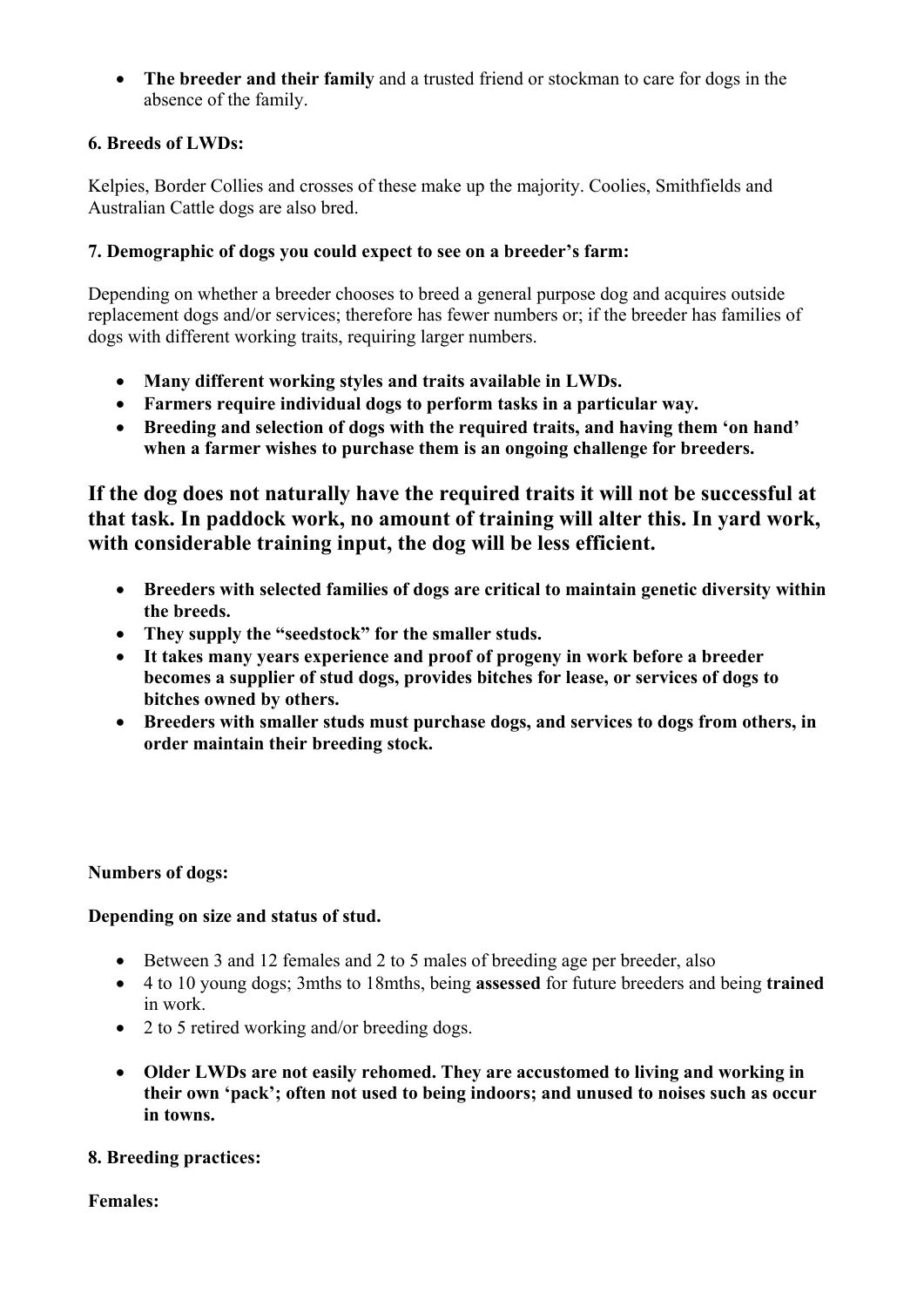- **Generally commence breeding at between 2 and 3 years of age**, when mature and proven in work.
- A bitch may be a minimum of 5 years old before her own daughters are proven as suitable workers/ breeders. She may be bred to one sire, if a particular mating is outstanding, or to different sires to spread her genetics. The female progeny of bitches which breed top class working stock are sought after as potential breeders.
- Number of times the bitch is bred from is governed by: Her health. (LWDs are generally very healthy). Her fertility. The demand for the working traits she breeds.
- **When there is a high success rate in progeny as good workers the breeder is very confident in the predictability of success of pups from future litters in the farm working environment.**
- There is only a demand for her pups **from other breeders** if she is well bred and her progeny are proven as being exceptional in work.

# **Litter sizes**:

- Vary from 4 to 10 with an average of 6.
- Some bitches may have **2 or 3 litters in their lifetimes** in order to supply pups with particular traits to farmers and to preserve a family,
- Others may have **6 or 7 litters in their lifetimes** to fill orders from farmers and also to preserve their good genetics.
- The fertility of females declines very rapidly from 7 years and few are bred from after 8 years of age.

# **The average number of pups bred per individual WKC member breeders per year is fewer than 20.**

# **Males:**

- **Generally commence breeding at between 3 to 4 years of age** and well proven in work.
- **Most average no more than 4 matings a year.**
- **The average age for a male before** being sought to provide services to females owned by others is **5 to 6 years**.
- **Only an extremely good male** would be offered as many as **10 bitches in total** in a year and this would not continue for more than 2 years at the most.
- Older proven sires of good workers are in demand as breeders, but would rarely be offered more than 5 or 6 bitches in a year.
- Males are generally fertile for longer than females and individuals at 13 years of age and older have sired litters with no harm to their health. The only reason males of that age would be bred from is to re-introduce their genetics into a family of dogs to benefit the line.

# **6. Breed Organizations:**

The main two, covering the majority of LWDs are:

1. The Working Kelpie Council of Australia Inc. (WKC) is the registrar and breed society for the Australian Livestock Working Kelpie (ALWK). It is a National body and over the last 50 years has governed registrations of ALWKs world wide. These dogs have been bred specifically for livestock work and are genetically different \* from the ANKC registered Australian Kelpies which are selected and bred for bench showing. Australian Livestock Working Kelpies (WKC reg) are not permitted in the stud register of the ANKC.